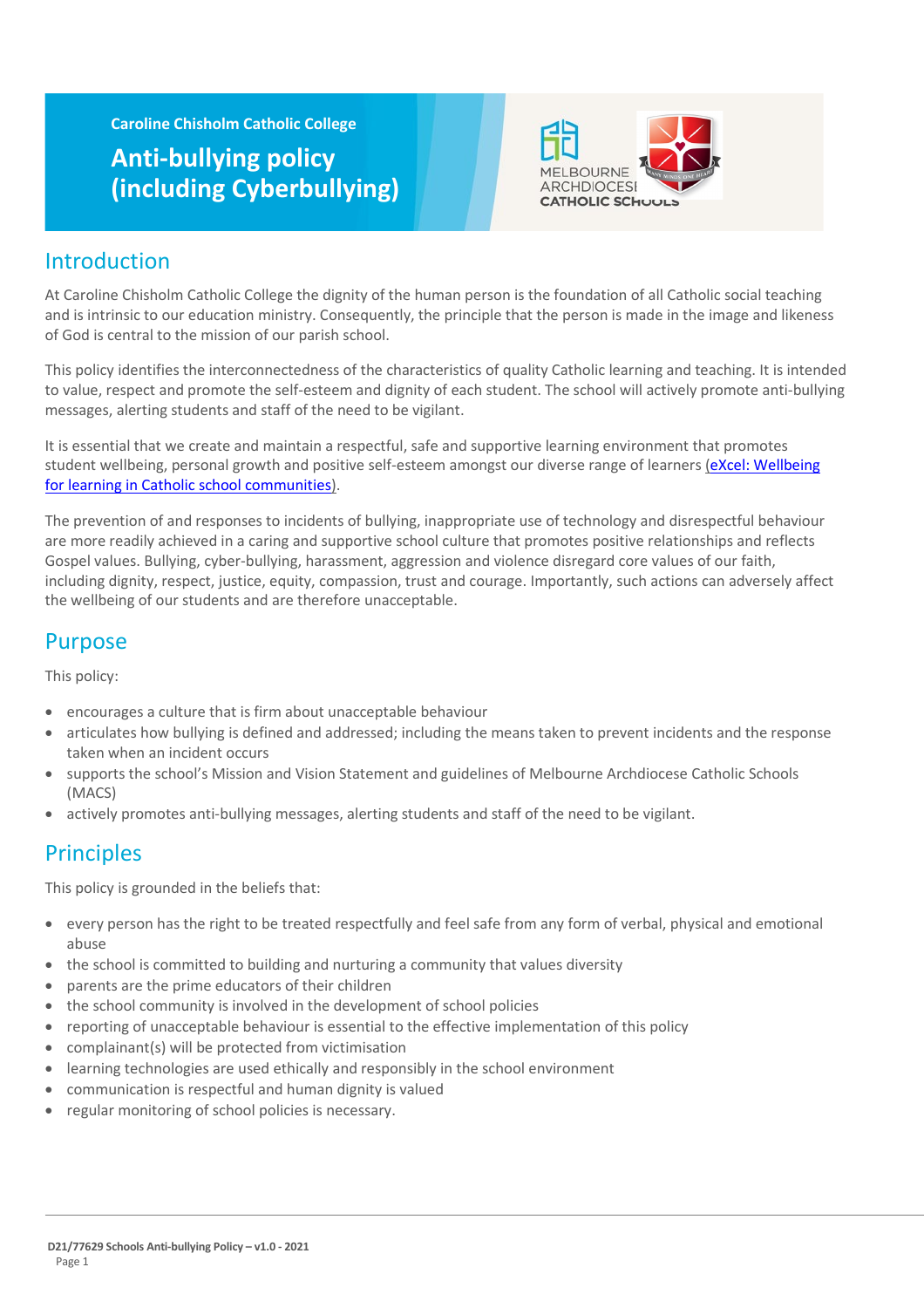# **Definitions**

**Bullying:** is repeated unreasonable behaviour directed towards a person that creates a risk to health and safety. It occurs when an individual or a group deliberately upsets or hurts another person, their property, reputation or social acceptance on more than one occasion. Forms of bullying include:

**Physical bullying**: pushing, shoving, fighting, pinching and any other unwelcome physical contact used intentionally to intimidate or hurt someone.

**Verbal bullying:** put downs, particularly those referring to physical characteristics, can result in loss of self-esteem. Racial discrimination of any kind is a form of bullying.

**Gesture bullying:** non-verbal signals used to silence and intimidate a victim.

**Extortion bullying:** physically stronger and more powerful students may bully other students into giving up their possessions, buying food and drink, or taking part in rule breaking activities.

**Exclusion bullying:** deliberately being left out of activities is a most hurtful form of bullying.

**Visual bullying:** offensive notes or material, graffiti, or damaging other people's possessions.

**Sexual bullying:** touching, sexually orientated jokes, drawings of, or writing about someone's body, using rude names or commenting about someone's morals, unwanted invitations of a sexual nature, asking questions about someone's private life.

**Cyber-bullying:** the use of various forms of electronic media to spread text and visual messages to cause hurt, embarrassment, intimidation.

**Categories of Bullying:** There are three broad categories of bullying:

- **1. Direct physical bullying:** This form includes hitting, tripping, and pushing or damaging property.
- **2. Direct verbal bullying:** This form includes name calling, insults, homophobic or racist remarks, or verbal abuse.
- **3. Indirect bullying:** This form of bullying is harder to recognise and often carried out behind the bullied person's back. It is designed to harm someone's social reputation and/or cause humiliation. Indirect bullying includes:
	- lying and spreading rumours
	- playing nasty jokes to embarrass and humiliate
	- mimicking
	- encouraging others to socially exclude someone
	- damaging someone's social reputation and social acceptance
	- cyber-bullying, which involves the use of email, text messages or chat rooms to humiliate and distress someone.

### **What Bullying is Not**

Many distressing behaviours are not examples of bullying, even though they are unpleasant and often require teacher intervention and management. There are three socially unpleasant situations that are often confused with bullying including:

- **Mutual conflict:** In mutual conflict situations, there is an argument or disagreement between students but not an imbalance of power. Both parties are upset and usually both want a resolution to the problem. However, unresolved mutual conflict sometimes develops into a bullying situation, with one person becoming targeted repeatedly for 'retaliation' in a one-sided way.
- **Social rejection or dislike:** Unless the social rejection is directed towards someone specifically and involves deliberate and repeated attempts to cause distress, exclude or create dislike by others, it is not bullying.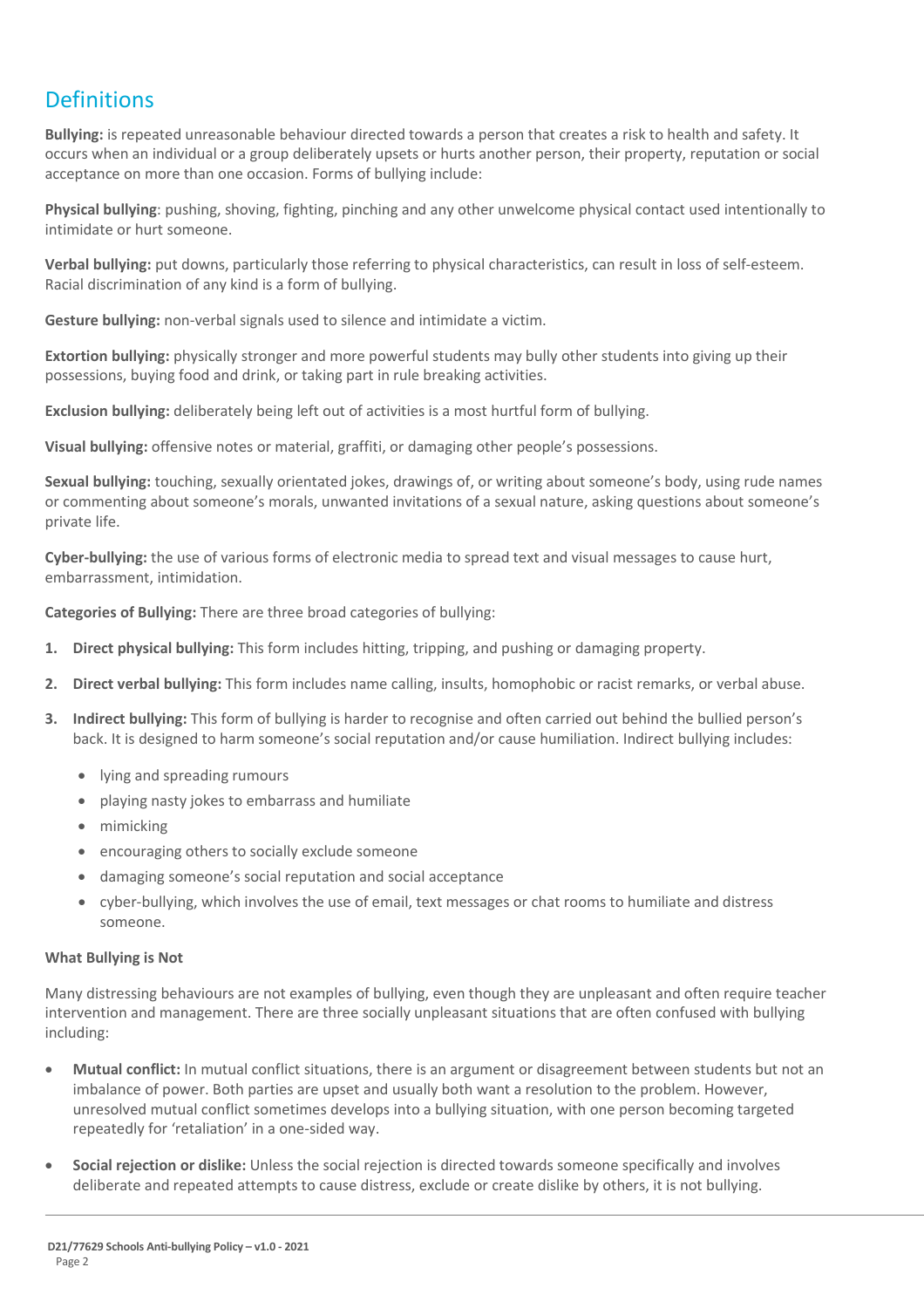• **Single-episode acts:** Single episodes of nastiness or physical aggression are not the same as bullying. If a student is verbally abused or pushed on one occasion they are not being bullied. Nastiness or physical aggression that is directed towards many different students is not the same as bullying.

## Procedures

All members of our school community must be aware of the possibility of bullying and take action to prevent bullying if it is reasonably foreseeable.

## **Responsibilities: The school**

Caroline Chisholm Catholic College will respond to all reported incidents of bullying, perceived or actual, sensitively, fairly and promptly by:

- using an Anti-Bullying Response Pathway when we become aware of incidents. The Pathway assists with a regulated and thorough response.
- implementing an Anti-Bullying Action Plan as part of the Response Pathway.
- keeping a written record of any bullying investigation.
- encouraging students, staff and parent and carers to report bullying and cyber-bullying to the class teacher or directly to the principal
- investigating complaints of bullying and cyber-bullying in a manner that respects the dignity and privacy of those involved.
- nominating a person or staff to co-ordinate strategies for the resolution of specific bullying incidents reported in this school
- notifying parents/guardians of bullying incidents involving their children
- notifying the relevant Regional Learning Consultant of any serious incident
- contacting the Police/Police Youth Liaison Officer if the bullying situation has involved violence, threat of harm or alleged criminal conduct
- maintaining records of bullying incidents and related interventions
- conducting Student Safety Audits at least once a year to promote safe, inclusive and respectful learning environments
- promoting student voice and empowerment in classrooms and through the use of Student Representative Council to discuss matters associated with bullying, cyber bullying, safety and wellbeing
- reviewing and evaluating the school's anti-bullying policy and the responsible use of technology procedures to ensure they are working effectively.
- engaging with parents/guardians to review and evaluate the school's anti-bullying policy and the responsible use of technology procedures to ensure they are working effectively.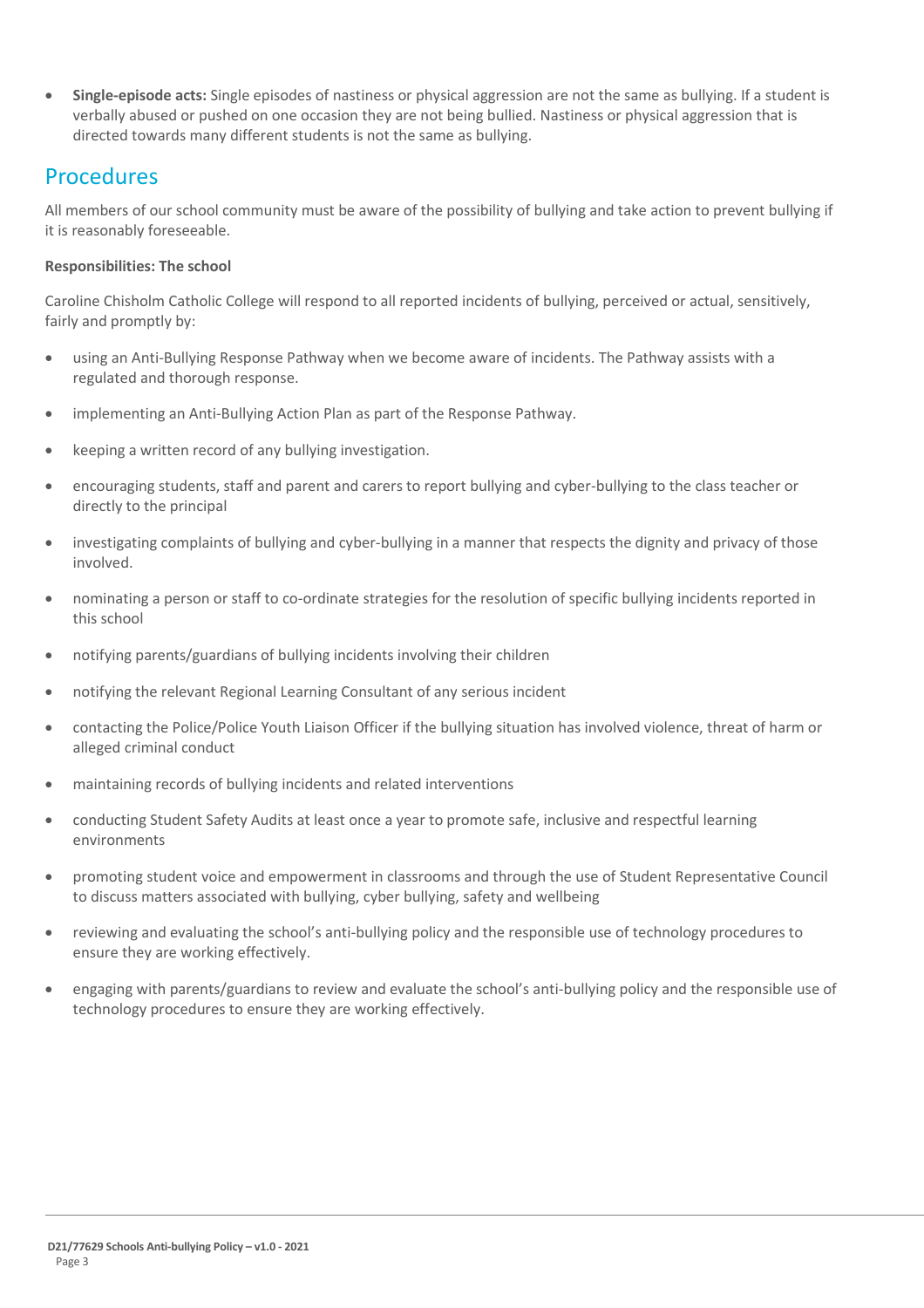### **Responsibilities: Staff**

Staff at Caroline Chisholm Catholic College aim to treat all members of the school community with dignity and respect and build respectful relationships that respond effectively and sensitively to the needs of each student by:

- implementing the student anti-bullying and responsible use of technology procedures by responding promptly and appropriately to reported incidents of bullying
- supporting the student anti-bullying and responsible use of technology procedures through positive modelling and the promotion of appropriate behaviour
- engaging in professional learning to support appropriate anti-bullying responses which could include cyber safety, restorative justice practices, mediation and developing social skills in students. Such opportunities are made available to staff on the same basis as other professional learning.
- supporting all aspects of related school policies
- remaining vigilant in how students are using technology through positive modelling and the promotion of appropriate behaviour
- embedding critical thinking, values clarification, respectful relationships and developing empathy into our teaching practice
- responding to bullying and cyber-bullying concerns by providing age appropriate guidance and boundaries so that students can learn to self-regulate.

### **Responsibilities: Students**

Students at Caroline Chisholm Catholic College have responsibilities to use technology appropriately and respectfully. The staff at Caroline Chisholm Catholic College will encourage and support students to:

- follow the anti-bullying and responsible use of technology procedures
- immediately seek help from a trusted adult if they are aware of or involved in a bullying or cyber-bullying incident
- seek support if bullied and refrain from retaliating in any bullying incident
- understand that any social networking site that identifies the school by name or image or implication is part of the school environment
- in age-appropriate circumstances the student should keep evidence of alleged bullying and produce it on request (for example phone text messages).

## **Responsibilities: Parents/Guardians**

Parents/guardians at Caroline Chisholm Catholic College have responsibilities to use technology appropriately and respectfully. Caroline Chisholm Catholic College will work in partnership with parents/guardians in responding to incidents of bullying. Staff at Caroline Chisholm Catholic College will:

- remind parents/guardians about the need to reinforce the school messages in the proper use of technology to help children grow into ethical and responsible digital citizens
- encourage parents/guardians to report serious matters of out-of-school hours bullying and cyber- bullying to the Police or other appropriate authority (such as the Internet Service Provider) and, as relevant, to the school
- ask parents/guardians to contact the school immediately through the class teacher or directly through the principal if they know of any bullying incident
- expect that parents/guardians will model behaviour that is indicative of Gospel values and that reflect the school's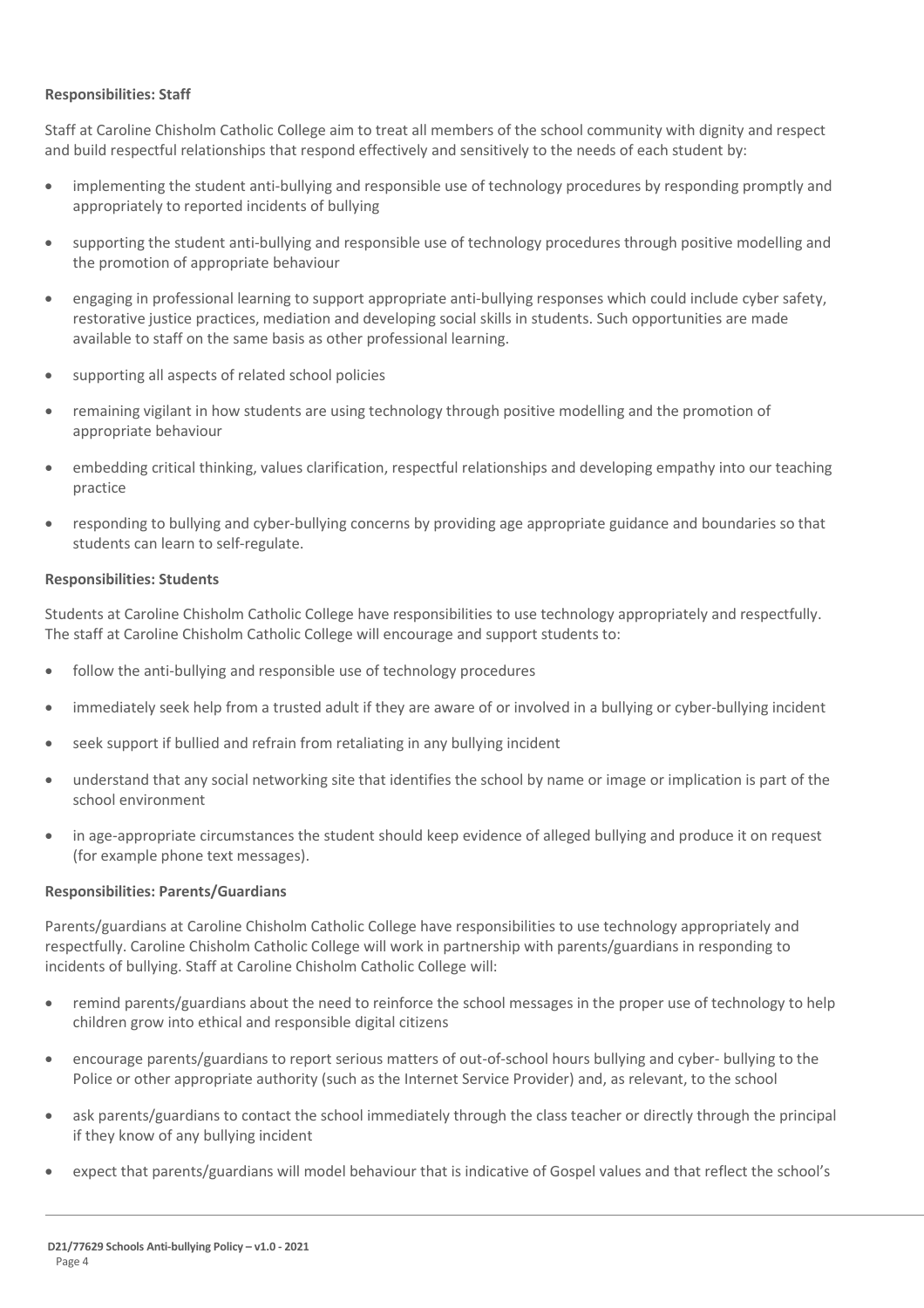Vision and Mission statement. Thus parents/guardians are required to act respectively to all members of the school community at all times.

• encourage parents/guardians to report serious matters of out-of-school hours bullying and cyber- bullying to the Police or other appropriate authority (such as the Internet Service Provider). When such bullying concerns the wellbeing of their own child, parents are to contact the principal.

## References

- [Privacy Compliance Manual](https://cevn.cecv.catholic.edu.au/Melb/Document-File/Polices-Compliance-and-Legal/Privacy/Privacy-Compliance-Manual.aspx) (2020). Catholic Education Commission of Victoria Ltd (CECV) (CEVN website)
- Department of Education and Training (Vic). 2021[. Bullying Prevention and Response Policy](https://www2.education.vic.gov.au/pal/bullying-prevention-response/policy)
- Department of Education and Training (Vic). 2021[. Cybersafety and Responsible Use of Digital Technologies](https://www2.education.vic.gov.au/pal/cybersafety/policy)
- Department of Education and Training (Vic). 2020[. Mobile Phones -](https://www2.education.vic.gov.au/pal/students-using-mobile-phones/policy) Student Use.

## Resources

Bully [Stoppers](https://www.education.vic.gov.au/about/programs/bullystoppers/Pages/default.aspx) – a resource containing information and advice for the school community, including students, parents and school staff.

[Bullying. No](https://bullyingnoway.gov.au/) Way! – a website for Australian schools, managed by the Safe and Supportive School Communities Working Group (SSSC) which has representatives from all states and territories, including the Catholic and independent schooling sectors.

[eSmart](https://www.education.vic.gov.au/about/programs/bullystoppers/Pages/esmart.aspx) – assists schools to develop a culture that promotes the safe, smart and responsible use of technology.

eSafety [Commissioner](https://www.esafety.gov.au/) – provides a range of up-to-date information and resources, coupled with a complaints system to assist children who experience serious cyberbullying and image-based abuse.

[Australian Student Wellbeing Framework \(2018\)](https://www.studentwellbeinghub.edu.au/docs/default-source/aswf_booklet-pdf.pdf)

[Student Wellbeing Hub](https://www.studentwellbeinghub.edu.au/)

Catholic Education Commission of Victoria Ltd (CECV). (2018). [Introduction to the Principle of Inclusion: Child Safety in](https://cevn.cecv.catholic.edu.au/childsafety/standards.aspx)  [Catholic Schools in Victoria](https://cevn.cecv.catholic.edu.au/childsafety/standards.aspx)

Catholic Education Commission of Victoria Ltd (CECV). (2018). [Positive Behaviour Guidelines](http://www.cecv.catholic.edu.au/getmedia/bc1d235d-9a98-4bb4-b3ac-84b50fa7c639/CECV-Positive-Behaviour-Guidelines_FINAL2.aspx?ext=.pdf)

Catholic Education Commission of Victoria Ltd (CECV). (2014). [Whole School Approaches to Supporting Positive](http://www.cecv.catholic.edu.au/getmedia/9a82dbf1-965d-41c7-922c-ea5dd86cc52a/Positive-Student-Behaviour.aspx?ext=.pdf)  [Behaviour](http://www.cecv.catholic.edu.au/getmedia/9a82dbf1-965d-41c7-922c-ea5dd86cc52a/Positive-Student-Behaviour.aspx?ext=.pdf)

Catholic Education Commission of Victoria (CECV). (2016). [Child Safety Commitment Statement](https://www.cem.edu.au/CatholicEducationMelbourne/media/Documentation/Documents/Child-Safety-Commitment-Statement.pdf)

Catholic Education Melbourne. (2018). [eXcel: Wellbeing for learning in Catholic school communities](https://www.cem.edu.au/Our-Schools/Curriculum-Learning-Programs/Student-Wellbeing/eXcel.aspx)

Catholic Education Melbourne. (2017). [Horizons of Hope: Vision and Context](https://www.cem.edu.au/Our-Schools/Curriculum-Learning-Programs/Horizons-of-Hope/Vision-Context.aspx)

Catholic Education Melbourne. (2017). [Horizons of Hope: Wellbeing](https://www.cem.edu.au/Our-Schools/Curriculum-Learning-Programs/Student-Wellbeing.aspx)

Catholic Education Melbourne. (2017). [Horizons of Hope: Learning Diversity](https://www.cem.edu.au/Our-Schools/Curriculum-Learning-Programs/Horizons-of-Hope/Learning-Diversity.aspx)

Catholic Education Melbourne. (2018). [Identity and growth: A perspective for Catholic schools](https://cevn.cecv.catholic.edu.au/ReligiousEducation.aspx?id=8589945160)